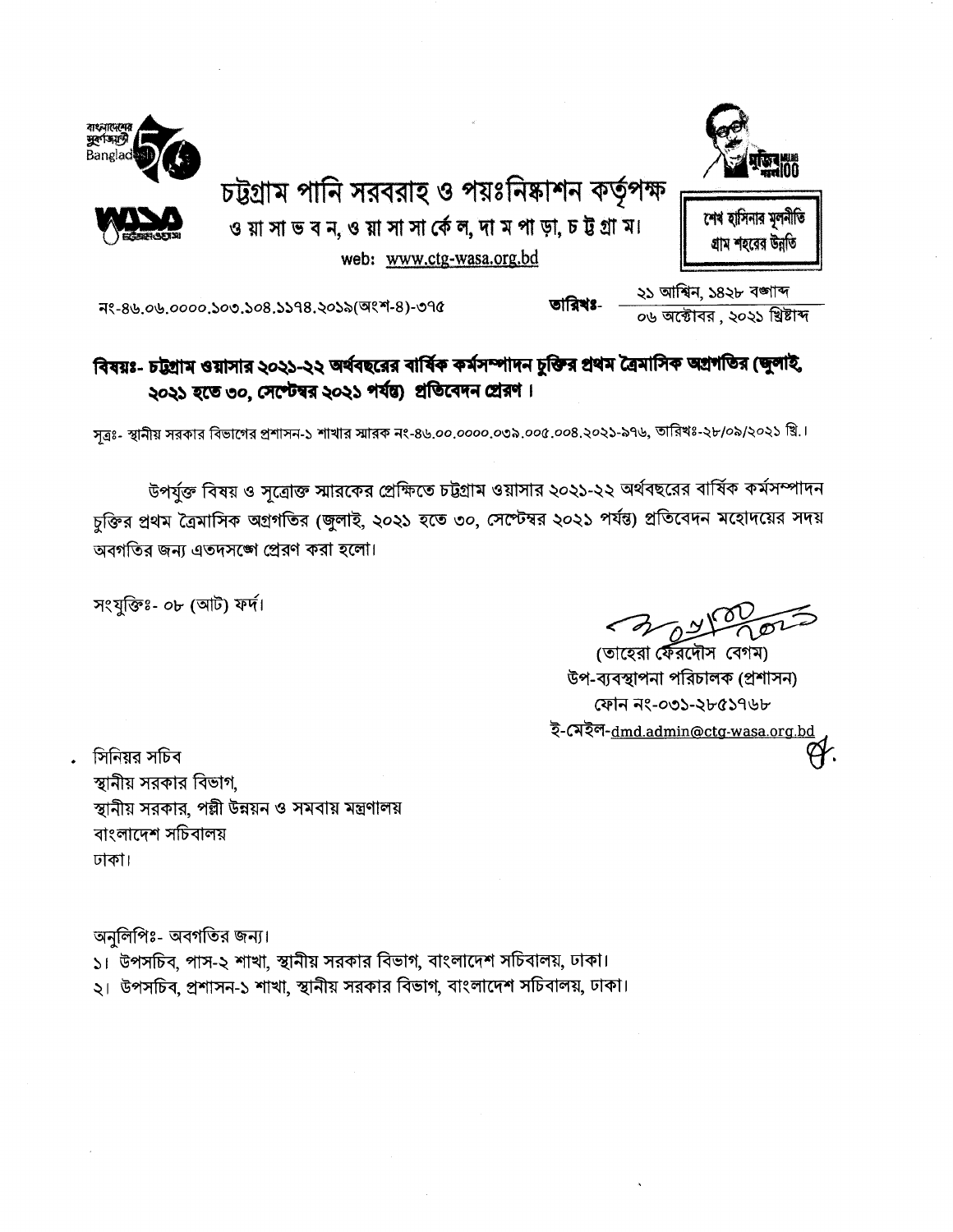লক্ষ্যমাত্ৰা/নিৰ্ণায়ক মান ২০২১-২২ কৰ্মসম্পাদন কৰ্মসম্পাদন ক্ষেত্ৰের মান কাৰ্যক্ৰম কর্মসম্পাদন সূচক গণনা একক অতি উত্তম উত্তম চলতি চলতিমানের পদতি অসা-ধারণ সচকের মান ক্ষেত্র  $90$ निम्न মান অৰ্জন মন্তব্য ar nu  $500%$  $\log_6$  $b^o$ % 90%  $60%$  $\ddot{\sim}$  $\mathbf{b}$  $\mathbf{a}$  $50<sub>o</sub>$  $55$  $\mathcal{S}$  $55$  $38<sup>°</sup>$  $S$  $\mathcal{O}$ 8  $\mathfrak{C}$ [১.১] নিরাপদ পানি উৎপাদন [১.১.১] উৎপাদিত পানি মি:লিটার/  $888,00$ গড  $88<sub>b</sub>$ 889  $88<sub>0</sub>$ 88¢ ৩  $800$ দৈনিক [১.২.১] স্থাপনকৃত পাইপ লাইন সমষ্টি  $\sqrt{a}$ :মি:/ [১.২]. পাইপ লাইন স্থাপন ዓ৫  $90^{\circ}$ ৬৫ صطا άά ৩৭  $\ddot{\mathbf{z}}$ বৎসর [১.৩.১] রিজেনারেশনকৃত নলকৃপ [১.৩] গভীর নলকূপ সমষ্টি সংখ্যা/  $\mathbf{z}$  $56$ **SG**  $58$ ১৩  $\mathcal{L}$ 8 চট্গ্ৰাম  $[5]$ রিজেনারেশন বৎসর শহরের পানি [১.৪] গ্ৰাহক সংযোগ বৃদ্ধি [১.৪.১] সংযোগকৃত গ্ৰাহক সমষ্টি সংখ্যা ৩৩০০ ৬৬৭  $\ddot{\mathbf{z}}$ ৩৭০০ ৩৬০০ ৩৫০০  $0800$ সরবরাহ ও পয়ঃ নিষ্কাশন  $[5.6]$  বুটিপূর্ণ পানির মিটার [১.৫.১] মিটার পরিবর্তনকৃত সমষ্টি ১৬০০  $5800$ ১২০০ 899 সংখ্যা ২০০০  $\delta$ boo  $\circ$ সুবিধাদির পরিবর্তন ২৫ উল্লয়ন [১.৬] ডিপিপি প্রনয়ণ [১.৬.১] তৈরীকৃত ডিপিপি সমষ্টি সংখ্যা  $\mathbf{z}$  $\mathbf{S}$  $\mathbf{r}$ [১.৭] ই-টেন্ডারিং কার্যক্রম [১.৭.১] ই-টেন্ডারিং সম্পন্নকৃত ৮৮ ৯৩ গড  $%$  $\mathbf{S}$ ৯২  $\lambda S$ ৯০ ৮৯ [১.৮] চট্টগ্রাম মহানগরীর [১.৮.১] নির্মিত পয়ঃশোধনাগার সমষ্টি  $\mathbf{r}$  $\mathbf{a}$  $\mathcal{G}$ ¢  $5.0$ % 8 **So** পয়ঃনিষ্কাশন ব্যবস্থা স্থাপন প্ৰকল্প (১ম পর্যায়) [১.৯] ভান্ডালজুরী পানি শোধনাগার [১.৯.১] নিৰ্মিত ভাভালজুরী পানি সমষ্টি  $%$ 8  $80$  $\circ$ ২০ **So**  $\alpha$  $50^{\circ}$ নিৰ্মাণ শোধনাগার [১.১০] জলাধার নির্মাণ (ভান্ডালজুরী) [১.১০.১] নির্মিত জলাধার সমষ্টি % ২০ **SF**  $56$  $58$  $55 \mathfrak{a}$  $\ddot{\sim}$ 

### চট্টগ্রাম ওয়াসার ২০২১-২২ অর্থবছরের বার্ষিক কর্মসম্পাদন চুক্তির প্রথম ত্রৈমাসিক অগ্রগতির (জুলাই, ২০২১ হতে ৩০, সেষ্টেম্বর ২০২১ পর্যন্ত) প্রতিবেদন

 $\bullet$ 

 $\begin{array}{ccc}\n\mathcal{D} & \mathcal{D} & \mathcal{D}\n\end{array}$ 

Page 1 of 9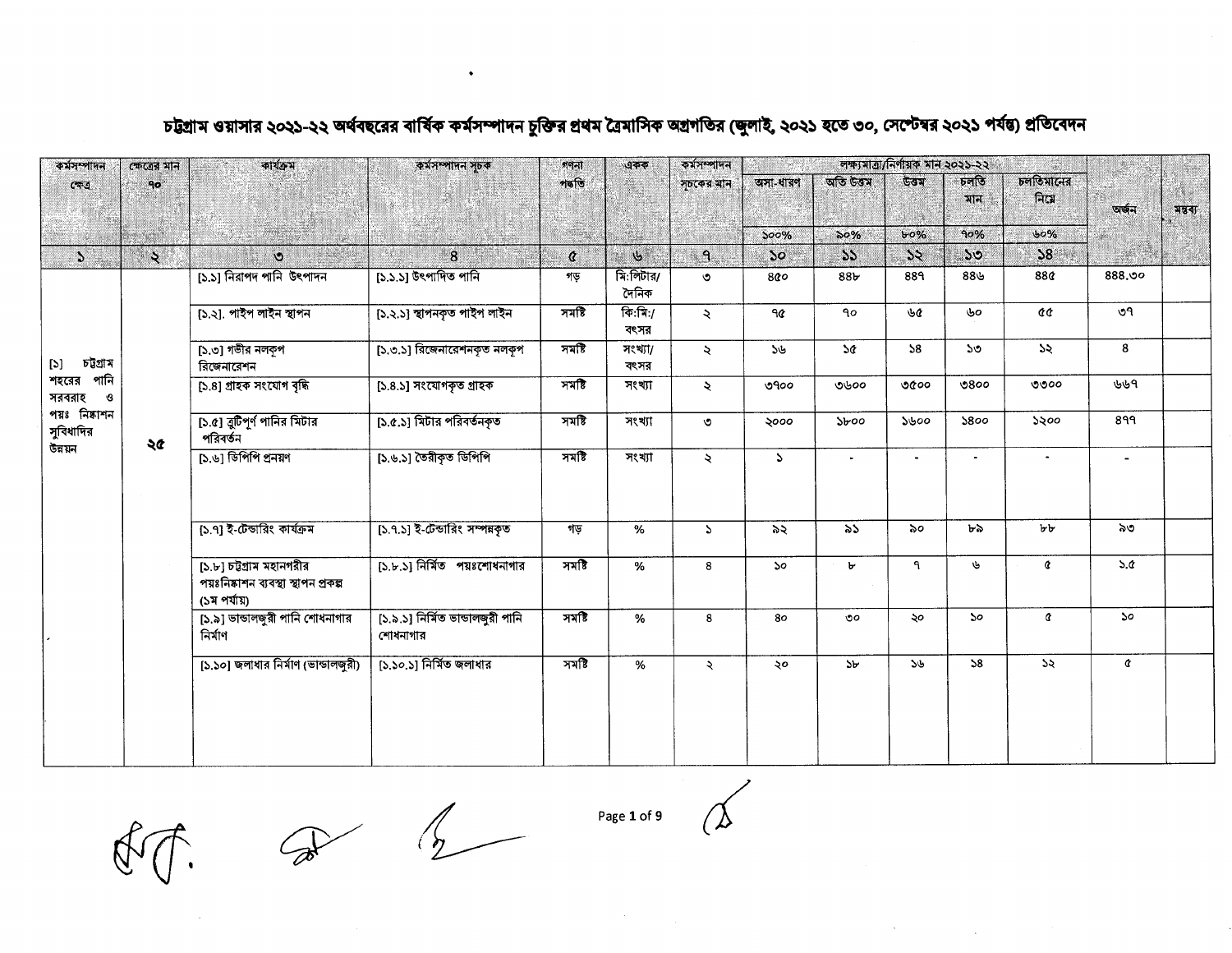| কৰ্মসম্পাদন                            | ক্ষেত্ৰের মান  | কাৰ্যক্ৰম                                                  | কৰ্মসম্পাদন সূচক                                                                                         | গণনা     | $\mathfrak{q}$ কক | কৰ্মসম্পাদন                |                       |                            | লক্ষ্যমাত্ৰা/নিৰ্ণায়ক মান ২০২১-২২ |                |                       |                                                                                                         |         |
|----------------------------------------|----------------|------------------------------------------------------------|----------------------------------------------------------------------------------------------------------|----------|-------------------|----------------------------|-----------------------|----------------------------|------------------------------------|----------------|-----------------------|---------------------------------------------------------------------------------------------------------|---------|
| CP <sub>0</sub>                        | 9 <sub>o</sub> |                                                            |                                                                                                          | পদ্ধতি   |                   | সচকের মান                  | অসা-ধারণ              | অতি উত্তম                  | উত্তম                              | চলতি<br>মান    | চলতিমানের<br>নিমে     | অৰ্জন                                                                                                   | মন্তব্য |
|                                        |                |                                                            |                                                                                                          |          |                   |                            | 500%                  | 50%                        | $b$ 0%                             | 90%            | 60%                   |                                                                                                         |         |
| $\mathcal{S}$                          | ó.             | $\ddot{\circ}$                                             | $\mathbf{8}$                                                                                             | $\alpha$ | $\mathbf{v}$      | $\mathbf{a}$               | 50                    | $\boldsymbol{\mathcal{S}}$ | 55                                 | $50^{\circ}$   | 58                    |                                                                                                         |         |
|                                        |                |                                                            | $[2.5.5]$ পানির গুণগত মান<br>পরীক্ষায় নমুনা সংগ্রহ                                                      | সমষ্টি   | সংখ্যা            | 8                          | ২৪০০                  | ২২০০                       | ২০০০                               | $\delta$ boo   | ১৬০০                  | ৫২৯                                                                                                     |         |
|                                        |                |                                                            | [২.১.২] সরবরাহকৃত পানির পর্যাপ্ত<br>মুক্ত ক্লোরিন নিশ্চিতকরণ                                             | গড়      | %                 | 8                          | 500                   | ৯৮                         | ৯৭                                 | ৯৬             | ৯৫                    | 500<br>500<br>ŀ<br>৯৮.০২<br>6.84<br>¢<br>$\mathcal{L}$<br>٩<br>₹<br>$\mathcal{L}$<br>$\mathcal{L}$<br>ъ |         |
| [২] পানির<br>গুণগত মান<br>বজায় রাখা   | <b>SC</b>      | [২.১] পানির গুণগত মান তদারকি<br>করা                        | [২.১.৩] পানির নমুনায় মাইকো-<br>বায়োলজিক্যাল পরীক্ষা<br>নিশ্চিতকরণ                                      | গড়      | %                 | 8                          | 500                   | ৯৮                         | ৯৭                                 | ৯৬             | ৯৫                    |                                                                                                         |         |
|                                        |                |                                                            | [২.১.৪] গ্রাহকের পানির ট্যাংক<br>নিয়মিত পরীক্ষা ও জীবাণুমুক্ত করার<br>জন্য বিজ্ঞপ্তির মাধ্যমে সচেতন করা | সমষ্টি   | সংখ্যা            | $\circ$                    | $\leq 8$              | ২২                         | ২০                                 | ১৯             | $\mathcal{P}$         |                                                                                                         |         |
| [৩] চট্টগ্ৰাম<br>ওয়াসায়              | 50             | [৩.১] পানি সংযোগের বিল জারীর<br>হার বৃদ্ধি                 | [৩.১.১] জারিকৃত বিল                                                                                      | গড়      | %                 | ¢                          | ৯৭                    | ৯৬.৮                       | 56.9                               | $\partial G$   | $\geqslant8$          |                                                                                                         |         |
| রাজস্ব আদায়<br>বৃদ্ধি                 |                | [৩.২] পানির বিল আদায় বৃদ্ধি করা                           | [৩.২.১] আদায়কৃত বিল                                                                                     | গড়      | %                 | ¢                          | ৯০                    | ৮৯                         | b                                  | b <sup>q</sup> | <b>b</b> <sup>d</sup> |                                                                                                         |         |
|                                        |                | [8.১] পরিদর্শন কার্যক্রম বৃদ্ধি                            | [8.১.১] সম্পাদিত পরিদর্শন                                                                                | সমষ্টি   | সংখ্যা            | ৩                          | $\mathcal{A}$         | $\mathcal{L}$              | $50^{\circ}$                       | Ъ              | ৬                     |                                                                                                         |         |
|                                        |                | [8.২] চট্টগ্রাম ওয়াসা বোর্ড সভাকরণ                        | $[8.3.5]$ সম্পাদিত বোর্ডসভা                                                                              | সমষ্টি   | সংখ্যা            | ¢                          | $\mathcal{L}$         | ¢                          | 8                                  | $\circ$        | $\lambda$             |                                                                                                         |         |
| [8] সংস্থার<br>কাৰ্যক্ৰম<br>তদারকি করা | ১০             | [8.৩] সমন্বয় সভা করণ                                      | $[8.0.5]$ সম্পাদিত সমন্বয় সভা                                                                           | সমষ্টি   | সংখ্যা            | $\lambda$                  | $\Delta$ <sub>b</sub> | 59                         | ১৬                                 | $\mathcal{A}$  | 58                    |                                                                                                         |         |
|                                        |                | [৫.১] গ্ৰাহক সমাবেশ                                        | [৫.১.১] সম্পাদিত গ্ৰাহক সমাবেশ                                                                           | সমষ্টি   | সংখ্যা            | $\boldsymbol{\mathcal{L}}$ | 8                     | $\circ$                    | ₹                                  | $\Delta$       |                       |                                                                                                         |         |
| [৫] গ্ৰাহক<br>সেবার মান                | 50             | [৫.২] গ্ৰাহক সন্তুষ্টি যাচাই                               | [৫.২.১] সম্পাদিত গ্ৰাহক জয়ীপ                                                                            | সমষ্টি   | সংখ্যা            | $\lambda$                  | 8                     | ৩                          | $\ddot{\mathbf{z}}$                | $\Delta$       | $\blacksquare$        |                                                                                                         |         |
| উন্নয়ন                                |                | $\overline{[a, 0]}$ $\overline{LIC}$ এর সাথে আলোচনা<br>সভা | [৫.৩.১] সম্পাদিত সভা                                                                                     | সমষ্টি   | সংখ্যা            | $\ddot{\mathcal{L}}$       | 8                     | ৩                          | ₹                                  | $\Delta$       | $\sim$                |                                                                                                         |         |
|                                        |                | [৫.৪] পানি ব্যবহারে অপচয় রোধে<br>জনসচেতনা বৃদ্ধি          | [৫.৪.১] পত্রিকায় বিজ্ঞাপন                                                                               | সমষ্টি   | সংখ্যা            | 8                          | đο                    | $4 -$                      | œ٩                                 | ৫৬             | aa                    |                                                                                                         |         |

 $\bullet$ 

dit.

 $\begin{array}{ccc} & & & \mathbb{A} & \\ & & & \mathbb{A} & \end{array}$ 

Page 2 of 9

 $\mathcal O$ 

 $\label{eq:2.1} \mathcal{L}^{\text{max}}_{\text{max}}(\mathcal{L}^{\text{max}}_{\text{max}}, \mathcal{L}^{\text{max}}_{\text{max}}, \mathcal{L}^{\text{max}}_{\text{max}}))$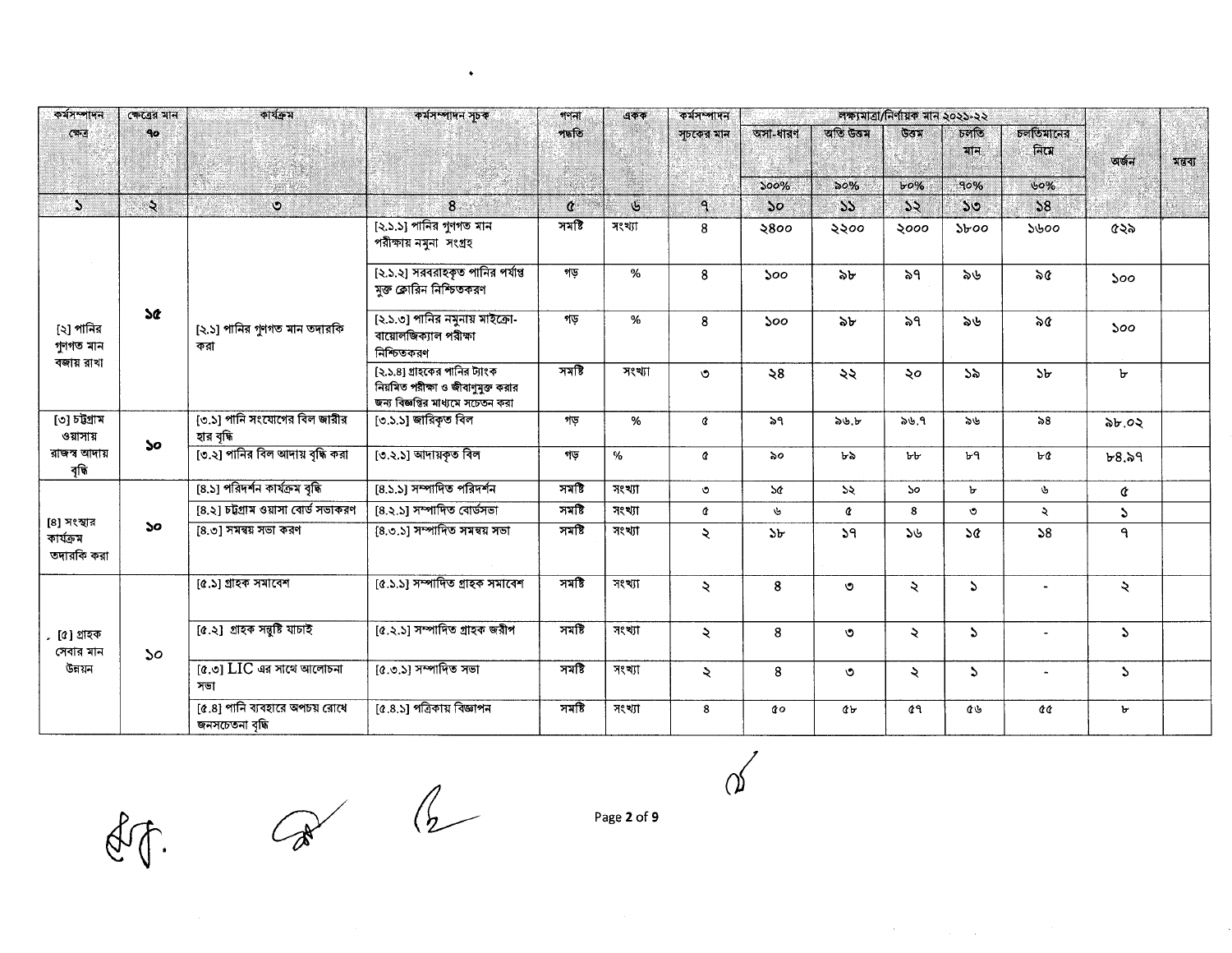### मश्ट्याकनी 8:

 $\bullet$ 

### দন্তর/সংস্থার জাতীয় শুদ্ধাচার কৌশল কর্মপরিকল্পনা, ২০২১-২০২২

#### দশ্বর/সংস্থার নাম: চট্টগ্রাম ওয়াসা

| কার্যক্রমের নাম                                 | কৰ্মসম্পাদন সূচক      | সূচকের              | একক      | বাস্ববায়নের             | ২০২১-২০২২                 |                        |                  | ৰান্তৰায়ন অগ্ৰগতি পরিবীক্ষণ, ২০২১-২০২২ |                   |                      |               |              | নম্বৰ |
|-------------------------------------------------|-----------------------|---------------------|----------|--------------------------|---------------------------|------------------------|------------------|-----------------------------------------|-------------------|----------------------|---------------|--------------|-------|
|                                                 |                       | মান                 |          | দায়িত্বার<br>ব্যক্তি/পদ | অৰ্থবছরের<br>লক্ষ্যমাত্ৰা | লক্ষ্যৰাত্ৰা/<br>অৰ্জন | ১ম<br>কোয়াৰ্টার | ২ম<br>কোয়ার্টার                        | ৩য়<br>কোয়াৰ্টার | 84<br>কোয়ার্টার     | মোট<br>অৰ্জন  | जकिंड<br>মান |       |
| P.                                              | ₹                     | $\circ$             | 8        | ¢                        | $\mathbf{v}$              | ٩                      | Ъ                | ৯                                       | <b>So</b>         | ১১                   | $\mathcal{S}$ | ১৩           | 58    |
| ১. প্রাতিষ্ঠানিক ব্যবস্থা.                      |                       |                     |          |                          |                           |                        |                  |                                         |                   |                      |               |              |       |
| ১.১ নৈতিকতা কমিটির সভা আয়োজন                   | সভা আয়োজিত           | 8                   | সংখ্যা   | ব্যবস্থাপনা              | 8                         | লক্ষ্যমাত্ৰা           | $\mathcal{L}$    | S.                                      | $\mathcal{L}$     | $\ddot{\phantom{0}}$ |               |              |       |
|                                                 |                       |                     |          | পরিচালক                  |                           | অৰ্জন                  | Z.               |                                         |                   |                      |               |              |       |
| ১.২ নৈতিকতা কমিটির সভার সিদ্ধান্ত<br>বাস্তবায়ন | বাস্তবায়িত সিদ্ধান্ত | ىل                  | %        | ব্যবস্থাপনা<br>পরিচালক   | 500%                      | লক্ষ্যমাত্ৰা           | 500%             | 500%                                    | 500%              | 500%                 |               |              |       |
|                                                 |                       |                     |          |                          |                           | অৰ্জন                  | 500%             |                                         |                   |                      |               |              |       |
| ১.৩ সুশাসন প্রতিষ্ঠার নিমিত্ত অংশীজনের          | অনুষ্ঠিত সভা          | $\ddot{\mathbf{z}}$ | সংখ্যা   | বাণিজ্যিক                | $\ddot{\mathbf{z}}$       | লক্ষ্যমাত্ৰা           |                  | $\Delta$                                |                   | P.                   |               |              |       |
| (stakeholders) অংশগ্ৰহণে সভা                    |                       |                     |          | ব্যবস্থাপক               |                           | অৰ্জন                  | $\sim$           |                                         |                   |                      |               |              |       |
| ১.৪ শুদ্ধাচার সংক্রান্ত প্রশিক্ষণ আয়োজন        | প্ৰশিক্ষণ             | $\ddot{\mathbf{z}}$ | সংখ্যা   | সচিব                     | $\ddot{\mathbf{z}}$       | লক্ষ্যমাত্ৰা           |                  | $\Delta$                                |                   | P.                   |               |              |       |
|                                                 | আয়োজিত               |                     |          |                          |                           | অৰ্জন                  | $\sim$           |                                         |                   |                      |               |              |       |
| ১.৫ কর্ম-পরিবেশ উন্নয়ন                         | উন্নত কৰ্ম-           | ₹                   | সংখ্যা ও | বাণিজ্যিক                | 00/00/25                  | লক্ষ্যমাত্ৰা           | ৩০/০৯/২১         | ২০/১২/২১                                | ১৫/০৩/২২          | ২০/০৬/২২             |               |              |       |
| (স্বাস্থ্যবিধি অনুসরণ/টিওএন্ডইভুক্ত             | পরিবেশ                |                     | তারিখ    | ব্যবস্থাপক,              | ২০/১২/২১                  | অৰ্জন                  | ৩০/০৯/২১         |                                         |                   |                      |               |              |       |
| অকেজো মালামাল বিনষ্টকরণ/পরিস্কার-               |                       |                     |          | সচিব,                    | ১৫/০৩/২২                  |                        |                  |                                         |                   |                      |               |              |       |
| পরিচ্ছন্নতা বৃদ্ধি ইত্যাদি)।                    |                       |                     |          | প্ৰধান                   | ২০/০৬/২২                  |                        |                  |                                         |                   |                      |               |              |       |
|                                                 |                       |                     |          | প্ৰকৌশলী                 |                           |                        |                  |                                         |                   |                      |               |              |       |
| ১.৬ জাতীয় শুদ্ধাচার কৌশল                       | কর্মপরিকল্পনা ও       | $\mathcal{L}$       | তারিখ    | সচিব,                    | দাখিল-                    | লক্ষ্যোত্ৰা            | ৩০/০৯/২১         | 00/22/22                                | ৩০/০৩/২২          | ৩০/০৬/২২             |               |              |       |
| কর্মপরিকল্পনা, ২০২১-২২ ও ব্রেমাসিক              | ত্ৰৈমাসিক             |                     |          | কম্পিউটার                | ২৬/০৪/২১                  | অৰ্জন                  | প্ৰেরিত          |                                         |                   |                      |               |              |       |
| পরিবীক্ষণ প্রতিবেদন সংশ্লিষ্ট মন্ত্রণালয়ে      | প্রতিবেদন             |                     |          | প্রোগ্রামার              | আপলোড-                    |                        |                  |                                         |                   |                      |               |              |       |
| দাখিল ও স্ব স্ব ওয়েবসাইটে                      | দাখিলকৃত ও            |                     |          |                          | ৩০/০৯/২১                  |                        |                  |                                         |                   |                      |               |              |       |
| আপলোডকরণ                                        | আপলোডকত               |                     |          |                          | 00/22/22                  |                        |                  |                                         |                   |                      |               |              |       |
|                                                 |                       |                     |          |                          | ৩০/০৩/২২                  |                        |                  |                                         |                   |                      |               |              |       |
|                                                 |                       |                     |          |                          | ৩০/০৬/২২                  |                        |                  |                                         |                   |                      |               |              |       |

 $\frac{1}{2}$  Page 3 of 9 Q  $\frac{1}{2}$ 

 $\label{eq:2.1} \frac{1}{2} \int_{\mathbb{R}^2} \frac{1}{\sqrt{2}} \, \frac{1}{2} \int_{\mathbb{R}^2} \frac{1}{\sqrt{2}} \, \frac{1}{2} \int_{\mathbb{R}^2} \frac{1}{\sqrt{2}} \, \frac{1}{2} \int_{\mathbb{R}^2} \frac{1}{\sqrt{2}} \, \frac{1}{2} \int_{\mathbb{R}^2} \frac{1}{\sqrt{2}} \, \frac{1}{2} \int_{\mathbb{R}^2} \frac{1}{\sqrt{2}} \, \frac{1}{2} \int_{\mathbb{R}^2} \frac{1}{\$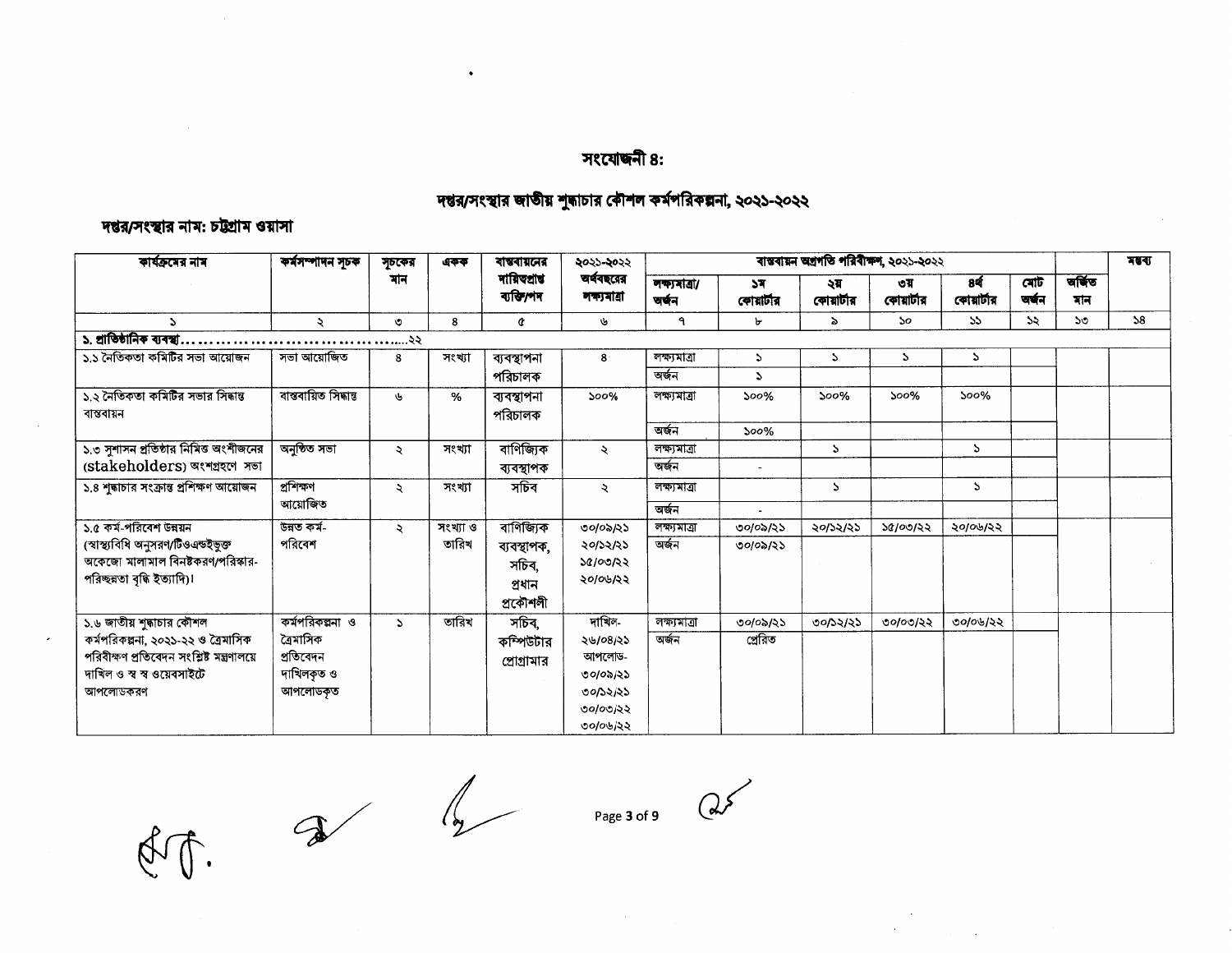| কার্যক্রমের নাম                                                                                                                                                              | কৰ্মসম্পাদন সূচক                               | সূচকের              | একক    | বাস্তবায়নের                          | २०२১-२०२२                                    | ৰান্তৰায়ন অগ্ৰগতি পৰিবীক্ষণ, ২০২১-২০২২ |                                          |                  |                             |                  |              |               | वढव                          |
|------------------------------------------------------------------------------------------------------------------------------------------------------------------------------|------------------------------------------------|---------------------|--------|---------------------------------------|----------------------------------------------|-----------------------------------------|------------------------------------------|------------------|-----------------------------|------------------|--------------|---------------|------------------------------|
|                                                                                                                                                                              |                                                | মান                 |        | দায়িত্প্ৰাপ্ত<br>ব্যক্তি/পদ          | অর্থবছরের<br>লক্যমাত্ৰা                      | লক্ষ্যমাত্ৰা/<br>অৰ্জন                  | ১ম<br>কোয়ার্টার                         | ২য<br>কোয়ার্টার | ৩য়<br>কোয়ার্টার           | 84<br>কোয়ার্টার | মোট<br>অৰ্জন | অৰ্জিত<br>মান |                              |
| $\Delta$                                                                                                                                                                     | $\lambda$                                      | $\circ$             | 8      | ¢                                     | ىق                                           | $\mathbf{q}$                            | Ъ                                        | ৯                | $\mathcal{S}^{\mathcal{O}}$ | 55               | 52           | $50^{\circ}$  | 58                           |
| ১.৭ আওতাধীন আঞ্চলিক/ মাঠ পর্যায়ের<br>কার্যালয় (প্রযোজ্য ক্ষেত্রে) কর্তৃক<br>দাখিলকৃত জাতীয় শুদ্ধাচার কৌশল<br>কর্মপরিকল্পনা ও পরিবীক্ষণ প্রতিবেদনের<br>ওপর ফিডব্যাক প্রদান | ফিডব্যাক<br>সভা/কৰ্মশালা<br>অনুষ্ঠিত           | 8                   | তারিখ  | সচিব                                  | ২০/১০/২১<br>১৯/০১/২২<br>২১/০৪/২২<br>২২/০৭/২২ | লক্ষ্যমাত্ৰা<br>অৰ্জন                   | ২০/১০/২১                                 | ১৯/০১/২২         | ২১/০৪/২২                    | ২২/০৭/২২         |              |               |                              |
|                                                                                                                                                                              |                                                |                     |        |                                       |                                              |                                         | $\bullet$                                |                  |                             |                  |              |               |                              |
| ১.৮ শুদ্ধাচার পুরস্কার প্রদান এবং<br>পুরস্কারপ্রাপ্তদের তালিকা ওয়েবসাইটে                                                                                                    | প্রদত্ত পুরস্কার                               | $\Delta$            | তারিখ  | উপ-<br>ব্যবস্থাপনা                    | ৩০/০৬/২২                                     | লক্ষ্যমাত্ৰা                            |                                          |                  |                             | ৩০/০৬/২২         |              |               |                              |
| প্ৰকাশ                                                                                                                                                                       |                                                |                     |        | পরিচালক<br>(প্ৰশাসন/অৰ্থ<br>/প্ৰকৌশল) |                                              | অৰ্জন                                   | $\bullet$                                |                  |                             |                  |              |               |                              |
|                                                                                                                                                                              |                                                |                     |        |                                       |                                              |                                         |                                          |                  |                             |                  |              |               |                              |
| ২.১ ২০২১-২২ অর্থ বছরের ক্রয়-                                                                                                                                                | ক্রয় পরিকল্পনা                                | ÷.                  | তারিখ  | প্ৰকল্প                               | ৩০/০৮/২০২১                                   | লক্ষ্যমাত্ৰা                            | ৩০/০৮/২০২১                               |                  |                             |                  |              |               |                              |
| পরিকল্পনা (প্রকল্পের অনুমোদিত বার্ষিক<br>ক্রয় পরিকল্পনাসহ) ওয়েবসাইটে প্রকাশ                                                                                                | ওয়েবসাইটে<br>প্ৰকাশিত                         |                     |        | পরিচালক/<br>সিস্টেম<br>এনালিস্ট       |                                              | অৰ্জন                                   | ২৯/০৮/২০২১                               |                  |                             |                  |              |               |                              |
| ২.২ প্রকল্পের PSC ও PIC সভা<br>আয়োজন                                                                                                                                        | সভা আয়োজিত                                    | $\ddot{\mathbf{z}}$ | সংখ্যা | প্ৰকল্প<br>পরিচালক                    | $PSC$ সভা- $S\$<br>PIC সভা- ১১টি             | লক্ষ্যমাত্ৰা                            | 8                                        | ¢                | ৬                           | ٩                |              |               |                              |
|                                                                                                                                                                              |                                                |                     |        |                                       |                                              | অৰ্জন                                   | $PSC$ সভা $\cdot$ ১ টি<br>$PIC$ সতা-১ টি |                  |                             |                  |              |               |                              |
| ২.৩ বাৰ্ষিক উন্নয়ন কৰ্মসূচি বাস্তবায়ন                                                                                                                                      | বাৰ্ষিক উন্নয়ন<br>কৰ্মসূচি                    | $\ddot{\sim}$       | %      | প্ৰকল্প<br>পরিচালক                    | $500\%$                                      | লক্ষ্যমাত্ৰা                            |                                          | $\omega$         |                             | $\sim$           |              |               |                              |
|                                                                                                                                                                              | বাস্তবায়িত                                    |                     |        |                                       |                                              | অৰ্জন                                   | $56.8\%$                                 |                  |                             |                  |              |               |                              |
| ২.৪ প্রকল্প সমাপ্তি শেষে প্রকল্পের সম্পদ<br>(যানবাহন, কম্পিউটার, আসবাবপত্র<br>ইত্যাদি) বিধি মোতাবেক হস্তান্তর করা                                                            | প্রকল্পের সম্পদ<br>বিধি মোতাবেক<br>হস্তান্তরিত | $\ddot{\sim}$       | তারিখ  | প্ৰকল্প<br>পরিচালক                    | প্ৰযোজ্য নয়                                 | লক্ষ্যমাত্ৰা                            |                                          |                  |                             |                  |              |               | ২০২১-২২<br>আৰ্থিক<br>সালে    |
|                                                                                                                                                                              |                                                |                     |        |                                       |                                              | অৰ্জন                                   | $\overline{\phantom{a}}$                 |                  |                             |                  |              |               | প্ৰকল্প<br>সমাপ্ত হবে<br>না। |

 $\partial$ 

 $\bullet$ 

Page 4 of 9

 $\mathbb{Q}$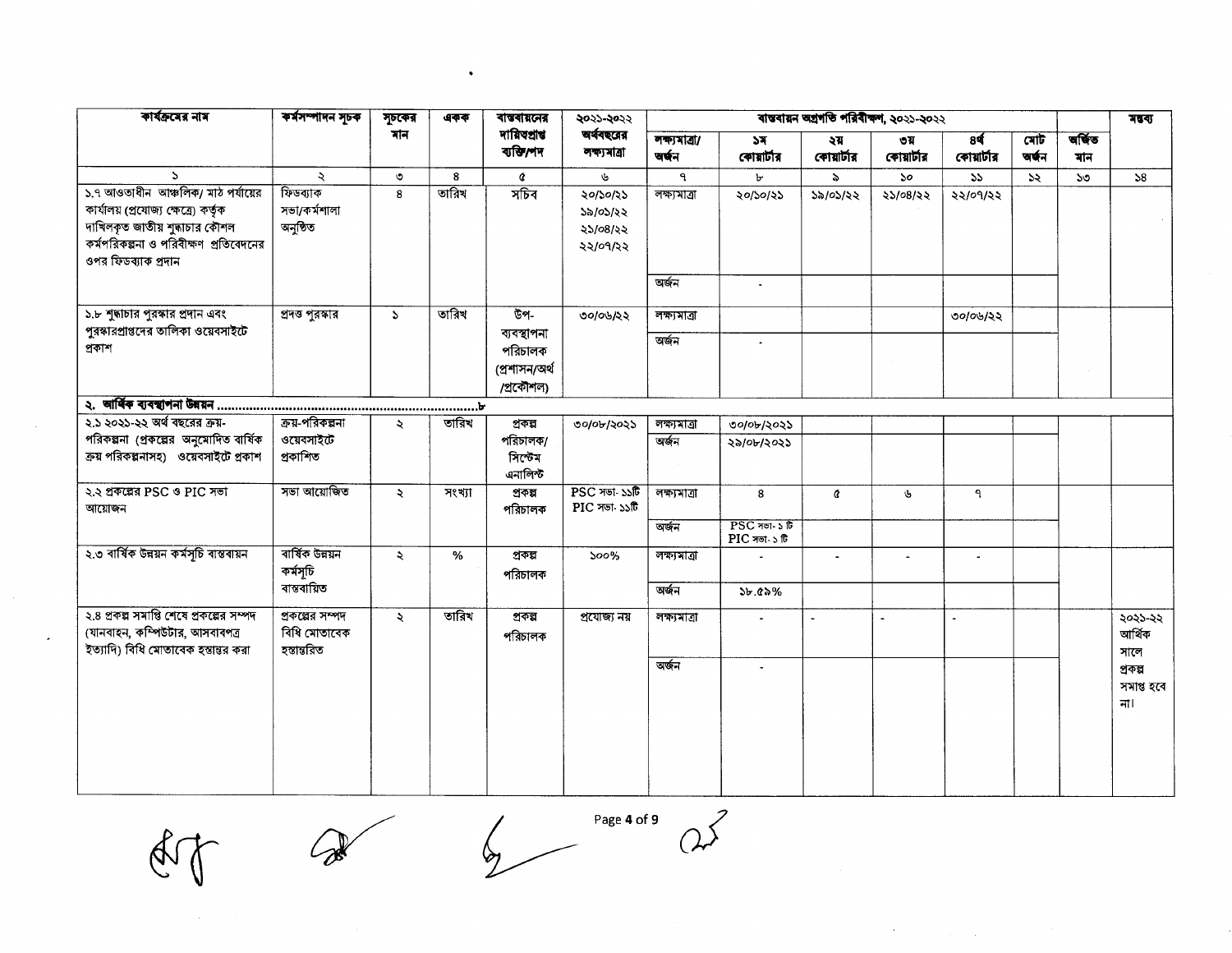|                                           |                                                   | একক    | ৰান্তৰায়নের                | ২০২১-২০২২                                                                                       |                      |                  |                   |                   |                  |                                         |     | সম্বৰ্ |
|-------------------------------------------|---------------------------------------------------|--------|-----------------------------|-------------------------------------------------------------------------------------------------|----------------------|------------------|-------------------|-------------------|------------------|-----------------------------------------|-----|--------|
|                                           | মান                                               |        | দায়িতপ্ৰাপ্ত<br>ব্যক্তি/পদ | অর্থবছরের<br>লক্যমাত্ৰা                                                                         | লক্যমাত্ৰা/<br>অৰ্জন | ১ম<br>কোয়ার্টার | ২য়<br>কোয়ার্টার | ৩য়<br>কোয়ার্টার | 84<br>কোয়ার্টার | মোট<br>অৰ্ধন                            | মান |        |
|                                           | $\circ$                                           | 8      | ¢                           | Ġ                                                                                               | ٩                    | ۴                | $\approx$         | <b>So</b>         | $55 -$           | ১২                                      | ১৩  | 58     |
|                                           |                                                   |        |                             |                                                                                                 |                      |                  |                   |                   |                  |                                         |     |        |
| SCADA করণ                                 | 8                                                 | $\%$   | প্ৰধান                      | $\alpha$ o%                                                                                     | লক্ষমাত্ৰা           | 50%              | 50%               | 50%               | ২০%              |                                         |     |        |
|                                           |                                                   |        |                             |                                                                                                 | অৰ্জন                | 50%              |                   |                   |                  |                                         |     |        |
| On line 4<br>গ্রাহকদের বিল<br>জারি/প্রদান | 8                                                 | %      | প্ৰধান রাজস্ব<br>কৰ্মকৰ্তা  | $500\%$                                                                                         | লক্ষ্যমাত্ৰা         | 500%             | 500%              | 500%              | $500\%$          |                                         |     |        |
|                                           |                                                   |        |                             |                                                                                                 | অৰ্জন                | 500%             |                   |                   |                  |                                         |     |        |
| Online এর                                 | 8                                                 | %      | সিস্টেম<br>এনালিষ্ট         | 500%                                                                                            | লক্ষ্যমাত্ৰা         | ২৫%              | ২৫%               | ২৫%               | ২৫%              |                                         |     |        |
|                                           |                                                   |        |                             |                                                                                                 | অৰ্জন                | ২৫%              |                   |                   |                  |                                         |     |        |
| অভিযোগ গ্ৰহণ<br>ও প্রতিকার                | 8                                                 | %      | সিস্টেম<br>এনালিষ্ট         | $500\%$                                                                                         | লক্ষ্মাত্ৰা          | $500\%$          | 500%              | 500%              | 500%             |                                         |     |        |
|                                           |                                                   |        |                             |                                                                                                 | অৰ্জন                | ৯৯.১৩%           |                   |                   |                  |                                         |     |        |
| ATM বুথের                                 | 8                                                 | %      | তত্ত্বাবধায়ক               | 500%                                                                                            | লক্ষ্যমাত্ৰা         | $500\%$          | $500\%$           | $500\%$           | $500\%$          |                                         |     |        |
| সরবরাহ                                    |                                                   |        | (মড সার্কেল)                |                                                                                                 | অৰ্জন                | 500%             |                   |                   |                  |                                         |     |        |
|                                           | কৰ্মসম্পাদন সূচক<br>মাধ্যমে আবেদন<br>মাধ্যমে পানি | সূচকের |                             | ৩. শুদ্ধাচার সংশ্লিষ্ট এবং দুর্নীতি প্রতিরোধে সহায়ক অন্যান্য কার্যক্রম<br>প্ৰকৌশলী<br>প্ৰকৌশলী |                      |                  |                   |                   |                  | ৰাস্তৰায়ন অগ্ৰগতি পৰিবীক্ষণ, ২০২১-২০২২ |     | অৰ্জিত |

 $\mathbb{Q}$ 

 $\begin{picture}(120,17)(-10,17)(-10,17)(-10,17)(-10,17)(-10,17)(-10,17)(-10,17)(-10,17)(-10,17)(-10,17)(-10,17)(-10,17)(-10,17)(-10,17)(-10,17)(-10,17)(-10,17)(-10,17)(-10,17)(-10,17)(-10,17)(-10,17)(-10,17)(-10,17)(-10,17)(-10,17)(-10,17)(-10,17)(-10,17)(-10,1$ 

 $\bullet$ 

 $Q^2$ 

Page 5 of 9

 $\sim$   $\sim$ 

 $\mathcal{L}_{\mathcal{A}}$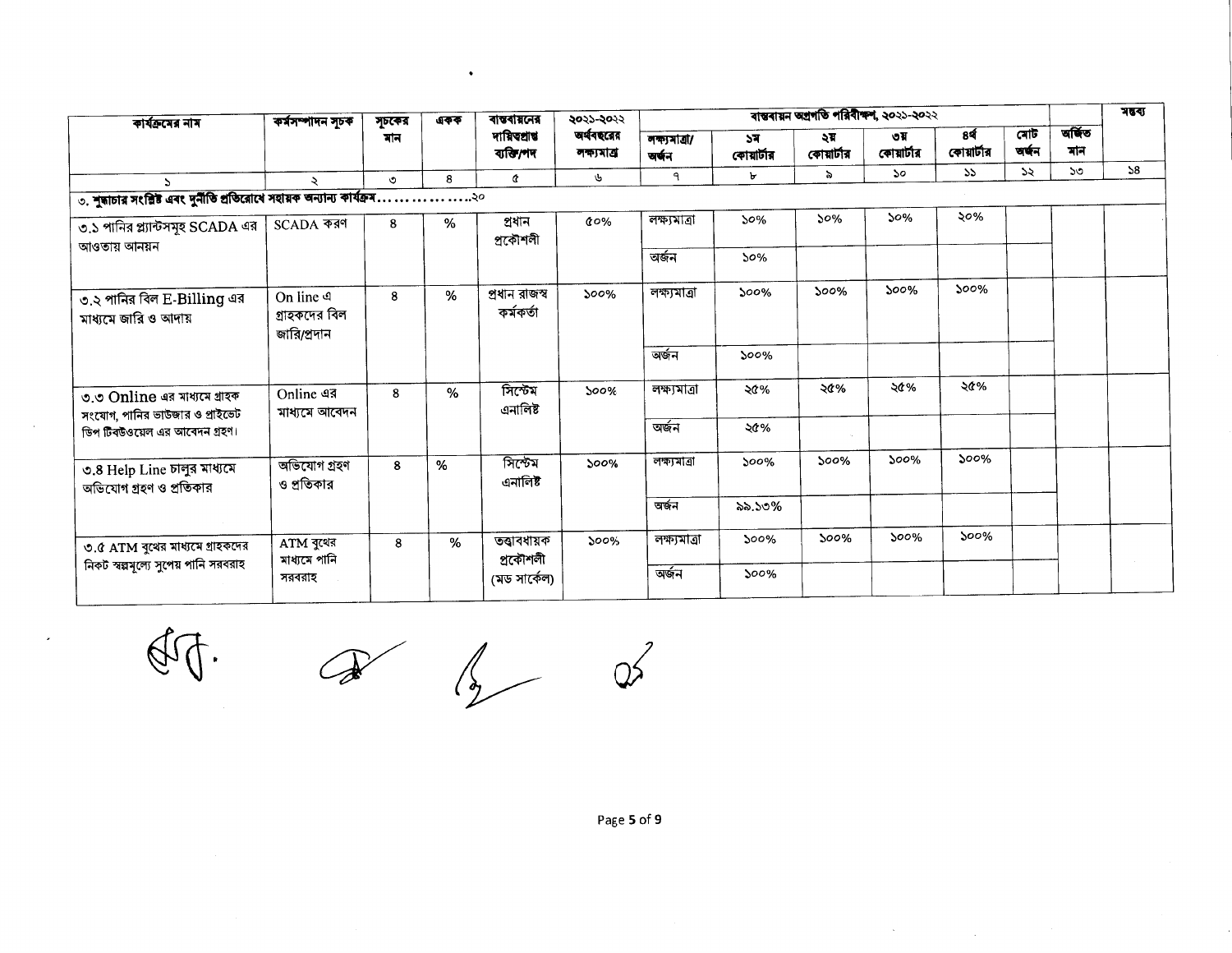## সংযোজনী ৫: ই-গভৰ্ন্যান্স ও উত্তাবন কৰ্মপরিকল্পনা

 $\bullet$ 

|               |                                          |                                |                                                                                                       |                                                                                  |                                                                                                                         |                           |             | লক্ষ্যমাত্ৰা ২০২১-২০২২ |                      |               |  |
|---------------|------------------------------------------|--------------------------------|-------------------------------------------------------------------------------------------------------|----------------------------------------------------------------------------------|-------------------------------------------------------------------------------------------------------------------------|---------------------------|-------------|------------------------|----------------------|---------------|--|
| ক্ৰম          | কৰ্মসম্পাদন ক্ষেত্ৰ                      | মান                            | কাৰ্যক্ৰম                                                                                             | কর্মসম্পাদন<br>সূচক                                                              | একক                                                                                                                     | কৰ্মসম্পাদন<br>সূচকের মান | অসাধারণ     | ডতম                    | চলতি মান             | অৰ্জন         |  |
|               |                                          |                                |                                                                                                       |                                                                                  |                                                                                                                         |                           | 500%        | $b^{\circ}$ %          | 60%                  |               |  |
| $\mathcal{L}$ | $\mathbf{v}$                             | $\circ$                        | 8                                                                                                     | ¢                                                                                | Ý.                                                                                                                      | ٩                         | Ъ           | ৯                      | ১০                   | 55            |  |
| $\mathcal{L}$ | [১] ই-গতর্ন্যান্স ও<br>উত্তাবন সংক্ৰান্ত |                                | [১.১] উদ্ভাবনী ধারণা বাস্তবায়ন                                                                       | [১.১.১] একটি নতুন উদ্ভাবনী ধারণা বাস্তবায়িত                                     | তারিখ                                                                                                                   | ¢                         | ১৬/০৩/২০২২  | ১৪/০৪/২০২২             | ০৫/০৫/২০২২           |               |  |
|               | কার্যক্রমের<br>বান্তবায়ন                |                                | [১.২] সেবা সহজিকরণ                                                                                    | [১.২.১] একটি সেবা সহজিকৃত                                                        | তারিখ                                                                                                                   | ¢                         | ২৫/০২/২০২২  | ০৪/০৩/২০২২             | ২৫/০৩/২০২২           |               |  |
|               | জোরদারকরণ                                |                                | [১.৩] সেবা ডিজিটাইজেশন                                                                                | [১.৩.১] ন্যূনতম একটি সেবা ডিজিটাইজকৃত                                            | তারিখ                                                                                                                   | ¢                         | ৩০/১২/২০২১  | ১৩/০১/২০২২             | ২০/০১/২০২২           |               |  |
|               |                                          | $\circ$                        | [১.৪] ইতঃপূৰ্বে বান্তবায়িত উদ্ভাবনী ধারণা,<br>সহজিকৃত ও ডিজিটাইজকৃত সেবা সংক্রান্ত<br>পর্যালোচনা সভা | [১.৪.১] সভা আয়োজিত                                                              | তারিখ                                                                                                                   | 8                         | ৩০/০৮/২০২১  | ১৫/০৯/২০২১             | ৩০/০৯/২০২১           | ২৬/০৮/২০২১    |  |
|               |                                          |                                | $[5.6]$ ই-নথির ব্যবহার বৃদ্ধি                                                                         | [১.৫.১] ই-ফাইলে নোট নিম্পত্তিকৃত                                                 | %                                                                                                                       | ৬                         | $b$ o%      | 90%                    | ৬০%                  | ৩০%           |  |
|               |                                          |                                | [১.৬] ৪র্থ শিল্প বিপ্লবের চ্যালেঞ্জ মোকাবেলায়<br>করণীয় বিষয়ে অবহিতকরণ সভা/কর্মশালা<br>আয়োজন       | [১.৬.১] সভা/কর্মশালা আয়োজিত                                                     | সংখ্যা                                                                                                                  | 8                         | 8           | $\circ$                | ź.                   | P.            |  |
| $\ddot{\sim}$ |                                          |                                |                                                                                                       | [২.১.১] তথ্য ৰাতায়নে সকল সেবা বক্স<br>হালনাগাদকৃত                               | সংখ্যা                                                                                                                  | 8                         | 8           | $\circ$                | $\ddot{\phantom{0}}$ | $\mathcal{L}$ |  |
|               |                                          | [২.১] তথ্য বাতায়ন হালনাগাদকরণ |                                                                                                       | [২.১.২] বিভিন্ন প্ৰকাশনা ও তথ্যাদি তথ্য<br>বাতায়নে প্রকাশিত                     | সংখ্যা                                                                                                                  | $\ddot{\mathbf{z}}$       | 8           | $\circ$                | $\lambda$            | $\mathcal{L}$ |  |
|               |                                          |                                |                                                                                                       | [২.২.১] কর্মপরিকল্পনা বান্তবায়ন সংক্রান্ত<br>প্ৰশিক্ষণ আয়োজিত                  | সংখ্যা                                                                                                                  | ৩                         | 8           | $\circ$                | ₹                    | $\mathcal{L}$ |  |
|               | [২] প্রাতিষ্ঠানিক                        | $\mathcal{A}$                  |                                                                                                       | [২.২.২]ই-গভৰ্ন্যান্স কৰ্মপত্তিকল্পনা বাস্তবায়নের<br>জন্য বরাদ্দকৃত অর্থ ব্যয়িত | %                                                                                                                       | ৩                         | $b$ 0%      | 90%                    | ৬০%                  |               |  |
|               | দক্ষতা বৃদ্ধি                            |                                | [২.২] ই-গভৰ্ন্যান্স ও উদ্ভাবন কৰ্মপরিকল্পনা                                                           | [২.২.৩] কর্মপরিকল্পনার বান্তবায়ন অগ্রগতি<br>পর্যালোচনা সংক্রান্ত সভা আয়োজিত    | সংখ্যা                                                                                                                  | ৩                         | 8           | $\circ$                | $\ddot{\phantom{0}}$ | P.            |  |
|               |                                          |                                |                                                                                                       | বান্তবায়ন                                                                       | [২.২.৪] কর্মপরিকল্পনার অর্ধবার্ষিক স্ব-মূল্যায়ন<br>প্ৰতিবেদন মন্ত্ৰিপরিষদ বিভাগে/ উৰ্ধ্বতন<br>কর্তৃপক্ষের নিকট প্রেরিত | তারিখ                     | $\circ$     | ১৩/০১/২০২২             | ২০/০১/২০২২           | ২৭/০১/২০২২    |  |
|               |                                          |                                |                                                                                                       | [২.২.৫] দেশে/বিদেশে বান্তবায়িত ন্যূনতম<br>একটি উদ্যোগ পরিদর্শনকৃত               | সংখ্যা                                                                                                                  | $\circ$                   | ৩০/০৫/ ২০২২ | ৩০/০৬/ ২০২২            |                      |               |  |

E

 $\partial\!\!\!\!\delta$ 

Page 6 of 9

 $\alpha$ 

 $\label{eq:2.1} \mathcal{L}^{\mathcal{A}}(\mathcal{A}) = \mathcal{L}^{\mathcal{A}}(\mathcal{A}) = \mathcal{L}^{\mathcal{A}}(\mathcal{A}) = \mathcal{L}^{\mathcal{A}}(\mathcal{A})$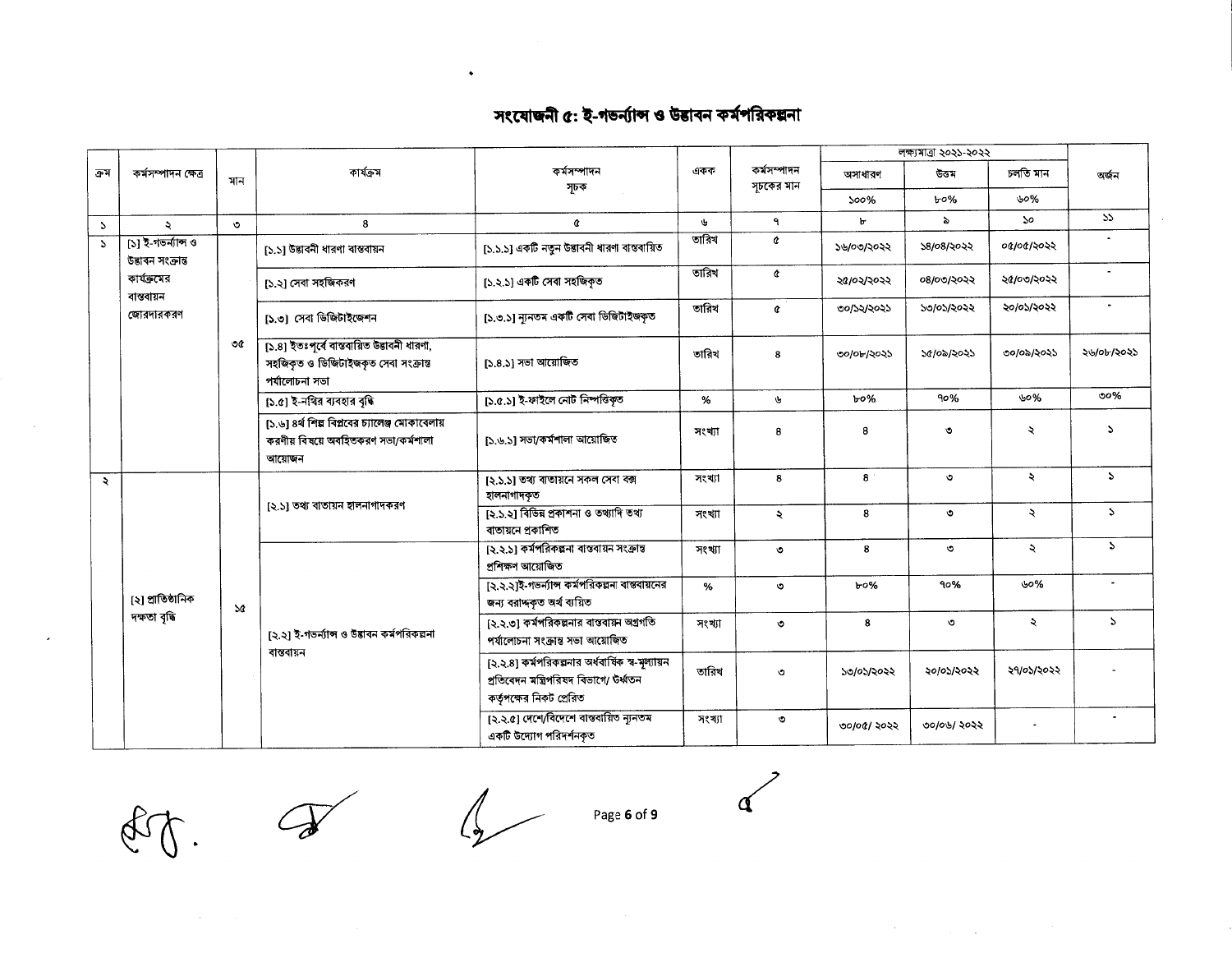|                              |               |                                                                                                                                              |                                                                               |        |                          |                          |                                |           |                       | লক্ষ্যমাত্ৰা ২০২১-২০২২ |                          |                       |       |  |
|------------------------------|---------------|----------------------------------------------------------------------------------------------------------------------------------------------|-------------------------------------------------------------------------------|--------|--------------------------|--------------------------|--------------------------------|-----------|-----------------------|------------------------|--------------------------|-----------------------|-------|--|
| কার্যক্রমের<br>ক্ষেত্ৰ       | মান           | কাৰ্যক্ৰম                                                                                                                                    | কর্মসম্পাদন<br>সূচক                                                           | একক    | কর্মসম্পাদন<br>সচকের মান | প্ৰকৃত<br>অৰ্জন<br>২০১৯- | প্ৰকৃত<br>অৰ্জন<br>২০২০-<br>২১ | অসাধারণ   | অতি<br>উত্তম          | উত্তম                  | চলতি<br>মান              | চলতি<br>মানের<br>নিমে | অৰ্জন |  |
|                              |               |                                                                                                                                              |                                                                               |        |                          | ২০                       |                                | 500%      | ৯০%                   | $b \circ \%$           | 90%                      | ৬০%                   |       |  |
| $\Delta$                     | $\mathcal{L}$ | ৩                                                                                                                                            | 8                                                                             | ¢      | ىل                       | ٩                        | ৮                              | $\lambda$ | $\mathcal{S}^{\circ}$ | 55                     | ১২                       | $50^{\circ}$          | 58    |  |
| প্ৰাতিষ্ঠানিক<br>ব্যবস্থাপনা | $\alpha$      | [১.১] অভিযোগ নিষ্পত্তি কর্মকর্তা (অনিক) ও আপিল<br>কর্মকর্তার তথ্য ওয়েবসাইটে ত্রৈমাসিক ভিত্তিতে<br>হালনাগাদকরণ                               | [১.১.১] অনিক ও আপিল<br>কর্মকর্তার তথ্য হালনাগাদকৃত এবং<br>ওয়েবসাইটে আপলোডকৃত | সংখ্যা | Q                        |                          |                                | 8         | ৩                     |                        | $\overline{\phantom{a}}$ |                       |       |  |
| পরিবীক্ষণ ও<br>সক্ষমতাবৃদ্ধি |               | [২.১] নিৰ্দিষ্ট সময়ে অনলাইন/ অফলাইনে প্ৰাপ্ত<br>অভিযোগ নিষ্পত্তি এবং নিষ্পত্তি সংক্রান্ত মাসিক<br>প্রতিবেদন উর্ধ্বতন কর্তৃপক্ষ বরাবর প্রেরণ | [২.১.১] অভিযোগ নিষ্পত্তিকৃত                                                   | %      | $\mathbf{b}$             |                          |                                | ৯০%       | $b$ 0%                | 90%                    | ৬০%                      |                       | ৯৯.১৩ |  |
|                              | ২০            | [২.২] কর্মকর্তা/কর্মচারীদের অভিযোগ প্রতিকার ব্যবস্থা<br>জিআরএস সফটওয়্যার বিষয়ক প্রশিক্ষণ<br>এবং<br>আয়োজন                                  | [২.২.১] প্ৰশিক্ষণ আয়োজিত                                                     | সংখ্যা | å                        | $\overline{\phantom{a}}$ |                                | -8        | ৩                     | ź.                     | Z.                       |                       |       |  |
|                              |               | [২.৩] ত্রৈমাসিক ভিত্তিতে পরিবীক্ষণ এবং ত্রৈমাসিক<br>পরিবীক্ষণ প্রতিবেদন উর্ধ্বতন কর্তৃপক্ষের নিকট প্রেরণ                                     | [২.৩.১] ত্রৈমাসিক প্রতিবেদন<br>প্ৰেরিত                                        | সংখ্যা | ۱'n                      |                          |                                | 8         | ৩                     | $\ddot{\phantom{0}}$   | <sup>2</sup>             |                       |       |  |
|                              |               | বিষয়ে<br>অভিযোগ প্রতিকার ব্যবস্থাপনা<br>[3.8]<br>স্টেকহোল্ডারগণের সমন্বয়ে অবহিতকরণ সভা                                                     | [২.৪.১] সভা অনুষ্ঠিত                                                          | সংখ্যা | я                        |                          |                                | ১         | Σ                     |                        |                          |                       |       |  |

# সংযোজনী ৬: <u>অভিযোগ প্রতিকার ব্যবস্থা সংক্রান্ত কর্ম-পরিকল্পনা, ২০২১-২০২২</u>

 $\begin{array}{ccccc}\n\mathbf{a} & \mathbf{b} & \mathbf{c} & \mathbf{c} \\
\mathbf{c} & \mathbf{c} & \mathbf{c} & \mathbf{c} & \mathbf{c}\n\end{array}$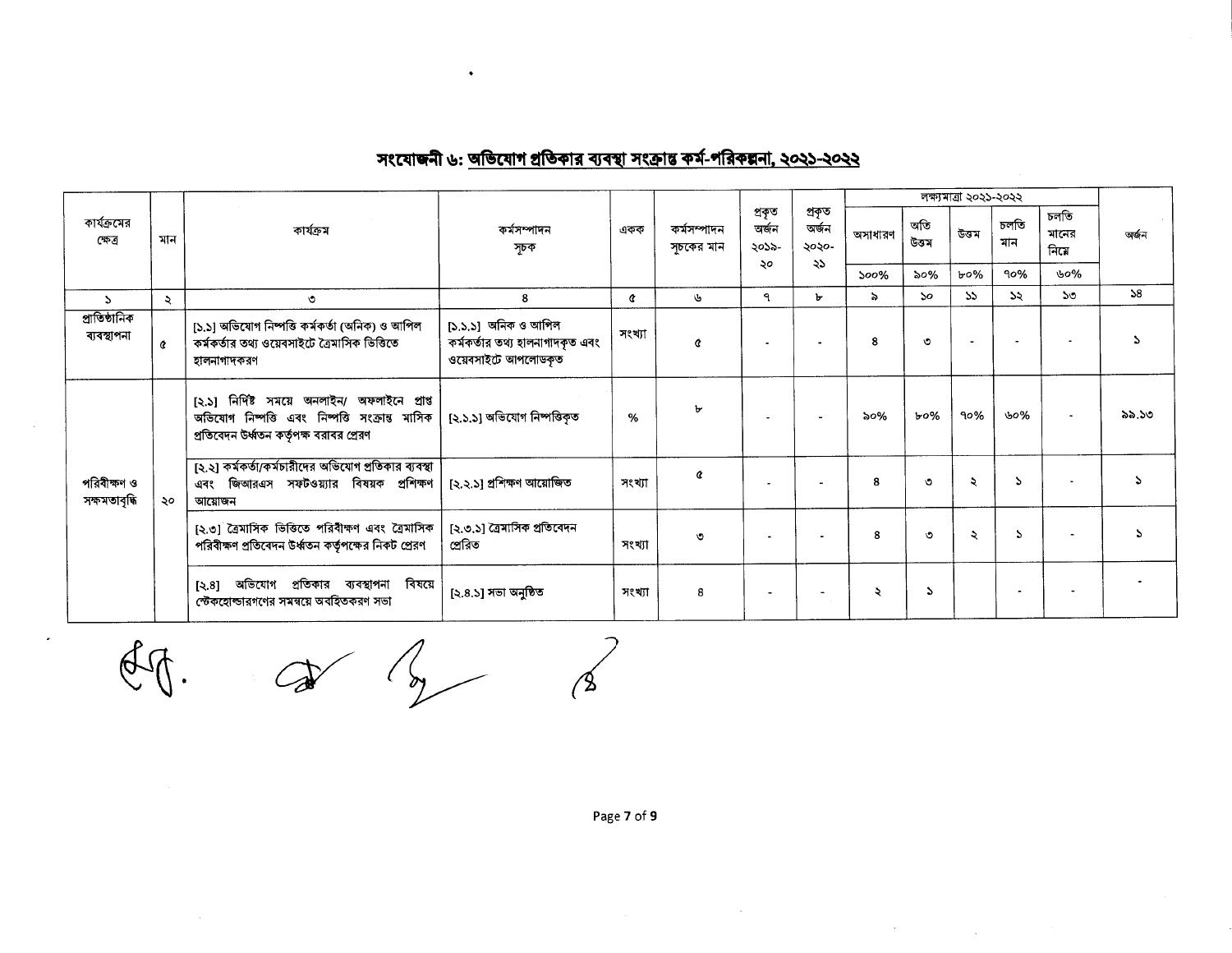|  |  | সংযোজনী ৭: সেবা প্রদান প্রতিশ্রুতি বান্তবায়ন কর্ম-পরিকল্পনা, ২০২১-২০২২ |  |
|--|--|-------------------------------------------------------------------------|--|
|--|--|-------------------------------------------------------------------------|--|

 $\bullet$ 

 $\mathcal{L}^{\text{max}}_{\text{max}}$  ,  $\mathcal{L}^{\text{max}}_{\text{max}}$  $\sim$ 

|                        |               |                                                                              |                                                      |        |                               |                          |                            |         |           | লক্ষ্যমাত্ৰা ২০২১-২০২২   |             |                          |               |
|------------------------|---------------|------------------------------------------------------------------------------|------------------------------------------------------|--------|-------------------------------|--------------------------|----------------------------|---------|-----------|--------------------------|-------------|--------------------------|---------------|
| কার্যক্রমের<br>ক্ষেত্ৰ | মান           | কাৰ্যক্ৰম                                                                    | কৰ্মসম্পাদন<br>সূচক                                  | একক    | কৰ্মসম্পাদ<br>ন সূচকের<br>মান | প্ৰকৃত<br>অৰ্জন<br>২০১৯- | প্ৰকৃত<br>অৰ্জন<br>২০২০-২১ | অসাধারণ | অতি উত্তম | উত্তম                    | চলতি<br>মান | চলতি মানের<br>নিমে       | অৰ্জন         |
|                        |               |                                                                              |                                                      |        |                               | ২০                       |                            | 500%    | ৯০%       | $b$ 0%                   | 90%         | ৬০%                      |               |
|                        | $\ddot{\sim}$ | ৩                                                                            | 8                                                    | ৬      | ٩                             | ৮                        | ৯                          | 5o      | ১১        | ১২                       | ১৩          | 58                       | $\mathcal{A}$ |
| প্ৰাতিষ্ঠানিক          |               | [১.১] সেবা প্রদান প্রতিশ্রুতি পরিবীক্ষণ<br>কমিটির সিদ্ধান্ত বাস্তবায়ন       | [১.১.১] সিদ্ধান্ত<br>বান্তবায়িত                     | %      | ¢                             | ۰                        |                            | $500\%$ | ৯০%       | $b \circ \%$             | 90%         | $\overline{\phantom{a}}$ | 500%          |
|                        | <b>So</b>     | [১.২] সেবা প্রদান প্রতিশ্রুতি ত্রৈমাসিক<br>ভিত্তিতে হালনাগাদকরণ              | [১.২.১] ওয়েবসাইটে<br>প্ৰতি ত্ৰৈমাসিকে<br>হালনাগাদকত | সংখ্যা | ¢                             | $\bullet$                |                            | 8       | $\circ$   | $\overline{\phantom{a}}$ |             |                          | Σ             |
| সক্ষমতা অৰ্জন          |               | [২.১] সেবা প্রদান প্রতিশ্রুতি বিষয়ক<br>প্ৰশিক্ষণ আয়োজন                     | [২.১.১] প্ৰশিক্ষণ<br>আয়োজিত                         | সংখ্যা | 50                            | $\bullet$                |                            | 8       | $\circ$   | ২                        |             | $\blacksquare$           | 2             |
| ও পরিবীক্ষণ            | 5¢            | [২.২] সেবা প্রদান বিষয়ে<br>স্টেকহোল্ডারগণের সমন্বয়ে অবহিতকরণ<br>সভা আয়োজন | [3.3.5]<br>অবহিতকরণ সভা<br>অনুষ্ঠিত                  | সংখ্যা | ¢                             | $\blacksquare$           |                            | ₹       | 2         |                          |             | $\overline{\phantom{a}}$ |               |

Et.

 $\sim$ 

 $\hat{\boldsymbol{r}}$ 

 $\alpha$ 

 $\mathcal{A}$  $\alpha$ 

Page 8 of 9

 $\label{eq:2.1} \frac{1}{\sqrt{2}}\int_{\mathbb{R}^3} \frac{1}{\sqrt{2}}\left(\frac{1}{\sqrt{2}}\right)^2\left(\frac{1}{\sqrt{2}}\right)^2\left(\frac{1}{\sqrt{2}}\right)^2\left(\frac{1}{\sqrt{2}}\right)^2\left(\frac{1}{\sqrt{2}}\right)^2\left(\frac{1}{\sqrt{2}}\right)^2.$